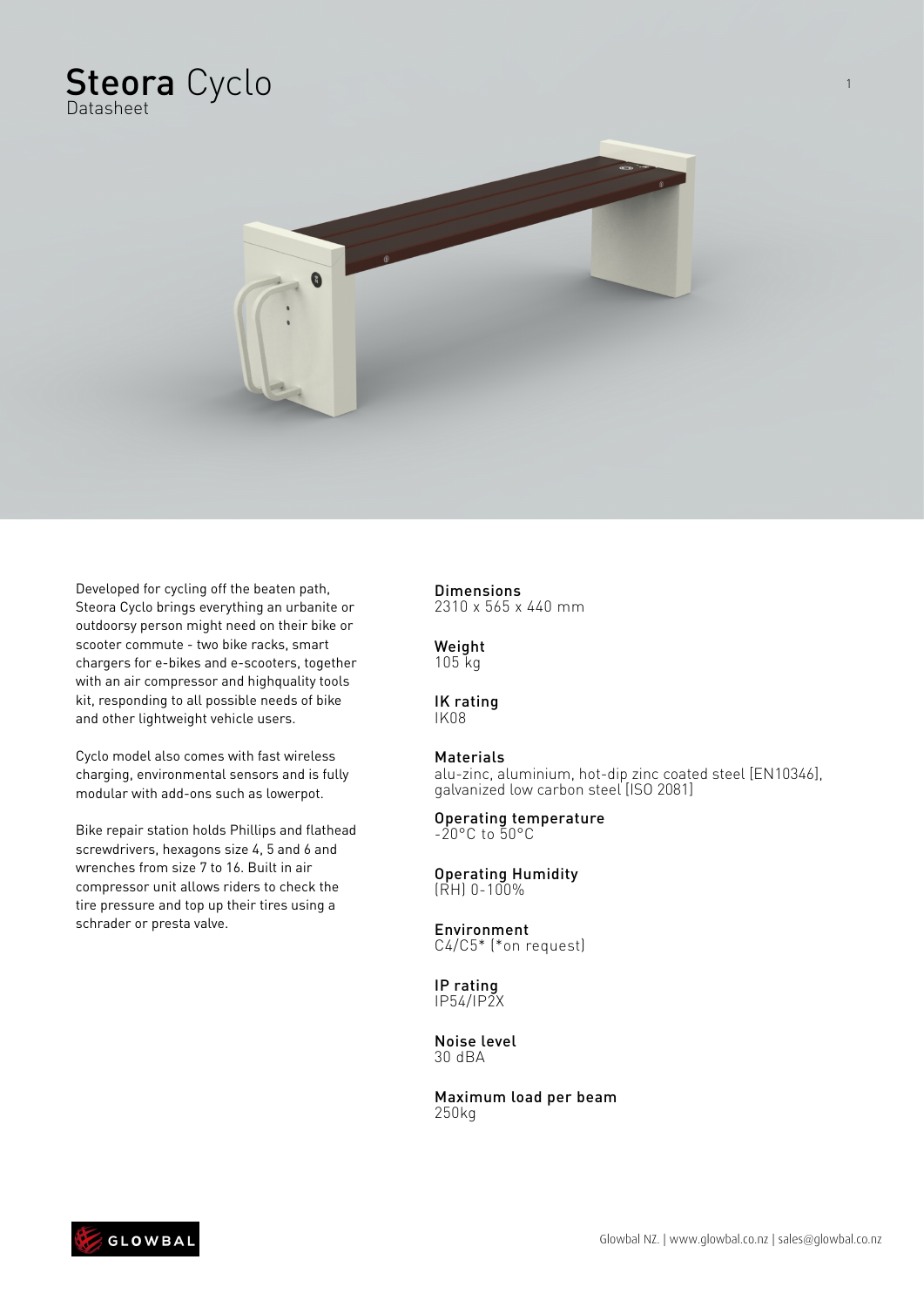# Steora Cyclo Datasheet





#### PV modules

Combined rated power 100 W

MPPT tracking speed <100ms

Combined efficiency 50.00%

MPPT for each beam Yes

# QI wireless charging

Rated power 10 W

Range 6 mm

QI efficiency Up to 80%

QI activation time  $<2s$ 

# Li-ion battery pack

Total energy 320 Wh Rated voltage 11.1 V

Max. voltage 12.6 V

Peak power 400 W

Continuous power 300 W

Over current protection 40 A

Over discharge protection <3 V per cell

Short circuit protection <100μs Cell balancing

Yes

State of charge indicator Yes